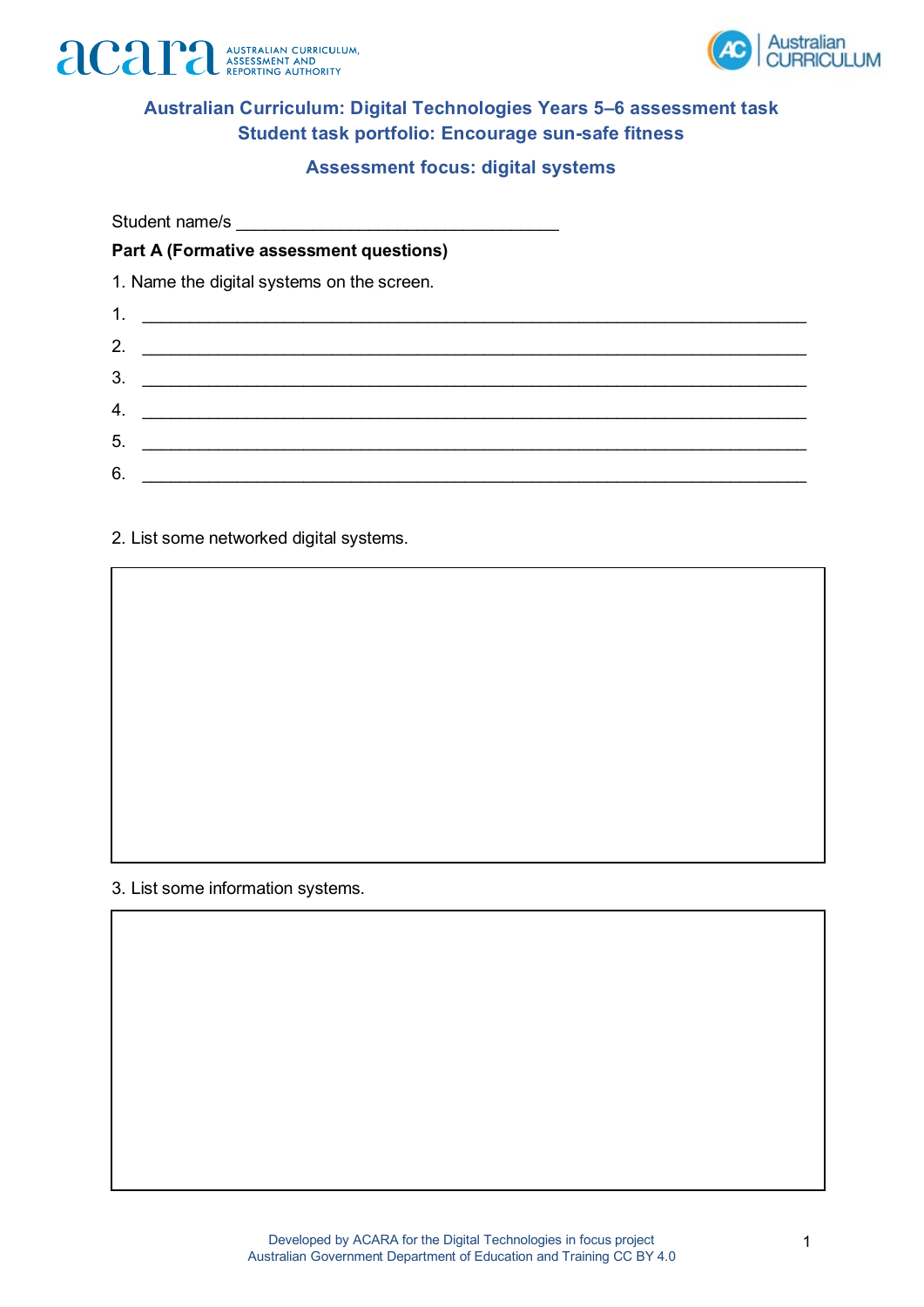



4. List two ways to keep your information safe.

| . . |  |  |
|-----|--|--|
|     |  |  |
| 2.  |  |  |
|     |  |  |

5. List some networked information systems.

6. Explain how global Positioning systems (GPS) are a networked information system.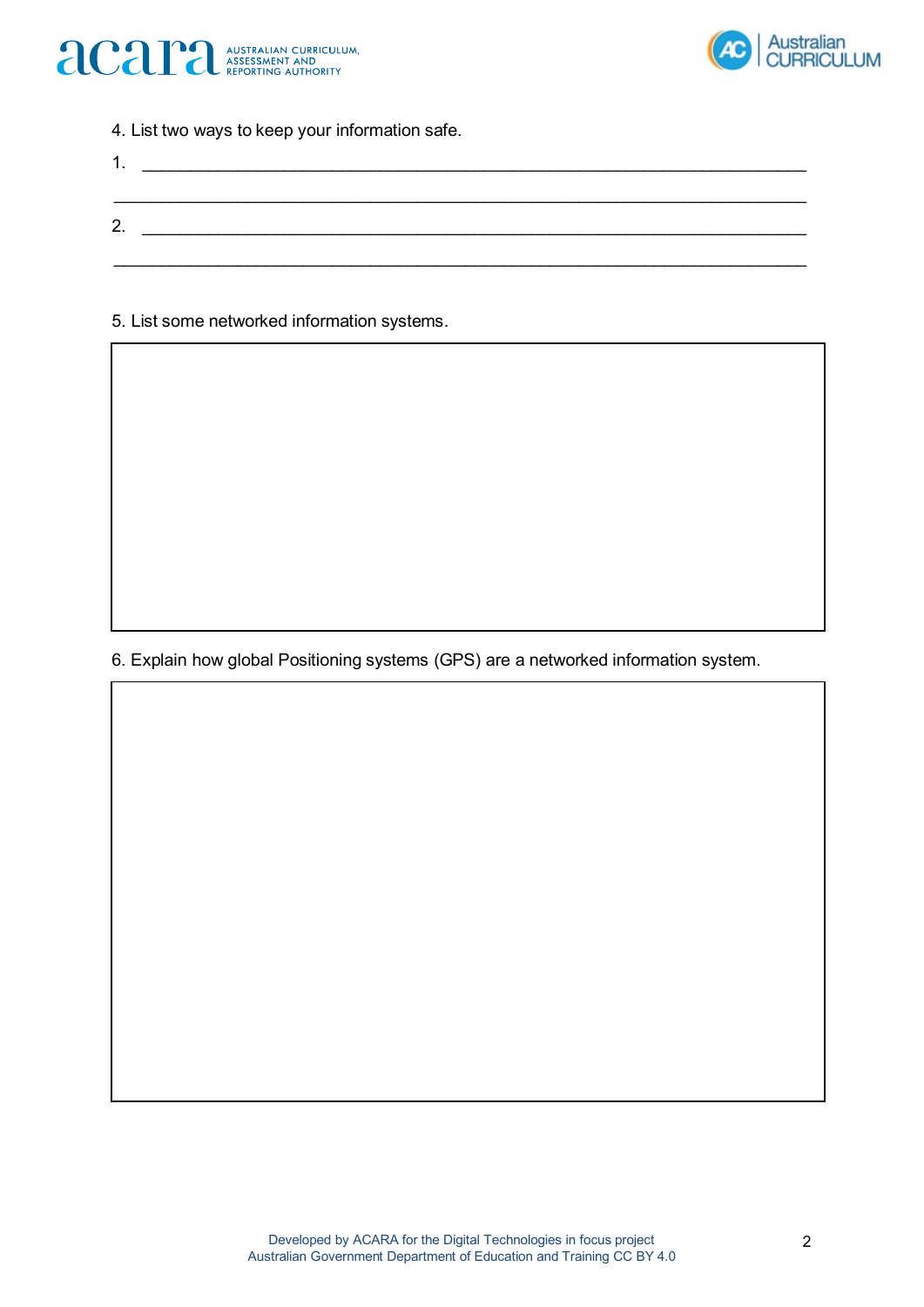



- 7. Compare two online maps (geographic information systems (GIS)).
- a. The two online maps we have compared are:
- $1.$
- 2. \_\_\_\_\_\_\_\_\_\_\_\_\_\_\_\_\_\_\_\_\_\_\_\_\_\_\_\_\_\_\_\_\_\_\_\_\_\_\_\_\_\_\_\_\_\_\_\_\_\_\_\_\_\_\_\_\_\_\_\_\_\_\_\_\_\_\_\_\_\_
- b. Complete the following table.

| How they are similar                                | How they are different | How they are sustainable |
|-----------------------------------------------------|------------------------|--------------------------|
|                                                     |                        |                          |
|                                                     |                        |                          |
|                                                     |                        |                          |
|                                                     |                        |                          |
|                                                     |                        |                          |
|                                                     |                        |                          |
| What might online maps be able to do in the future? |                        |                          |
|                                                     |                        |                          |
|                                                     |                        |                          |
|                                                     |                        |                          |
|                                                     |                        |                          |
|                                                     |                        |                          |
|                                                     |                        |                          |

c. Identify the features of online maps which are not available on traditional paper maps.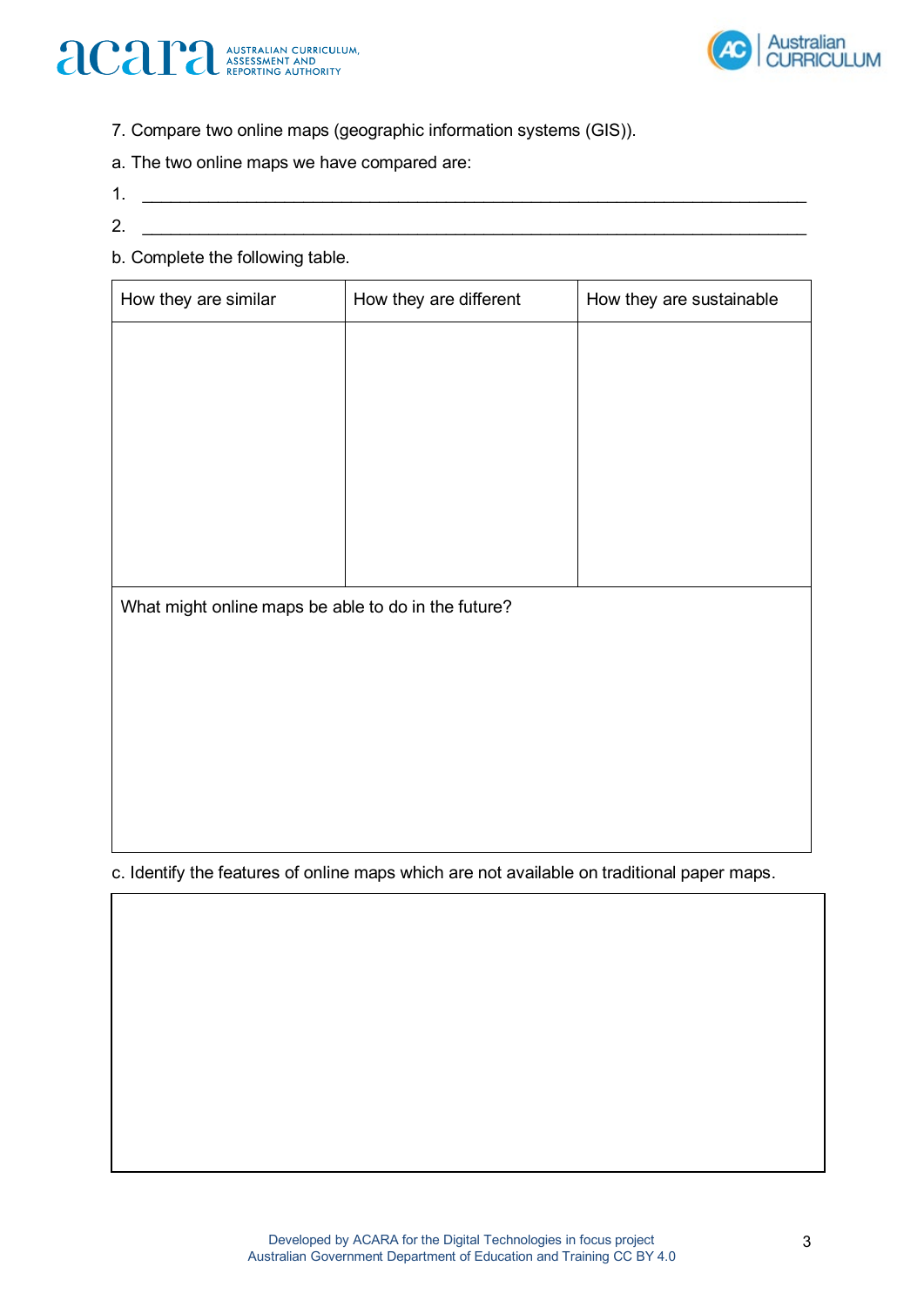



8. List some reasons it is important to keep personal information private in networked information systems.

9. List ways that a GIS about bushfire locations could be useful.

10. List ways that National Geographic MapMaker Interactive could be useful.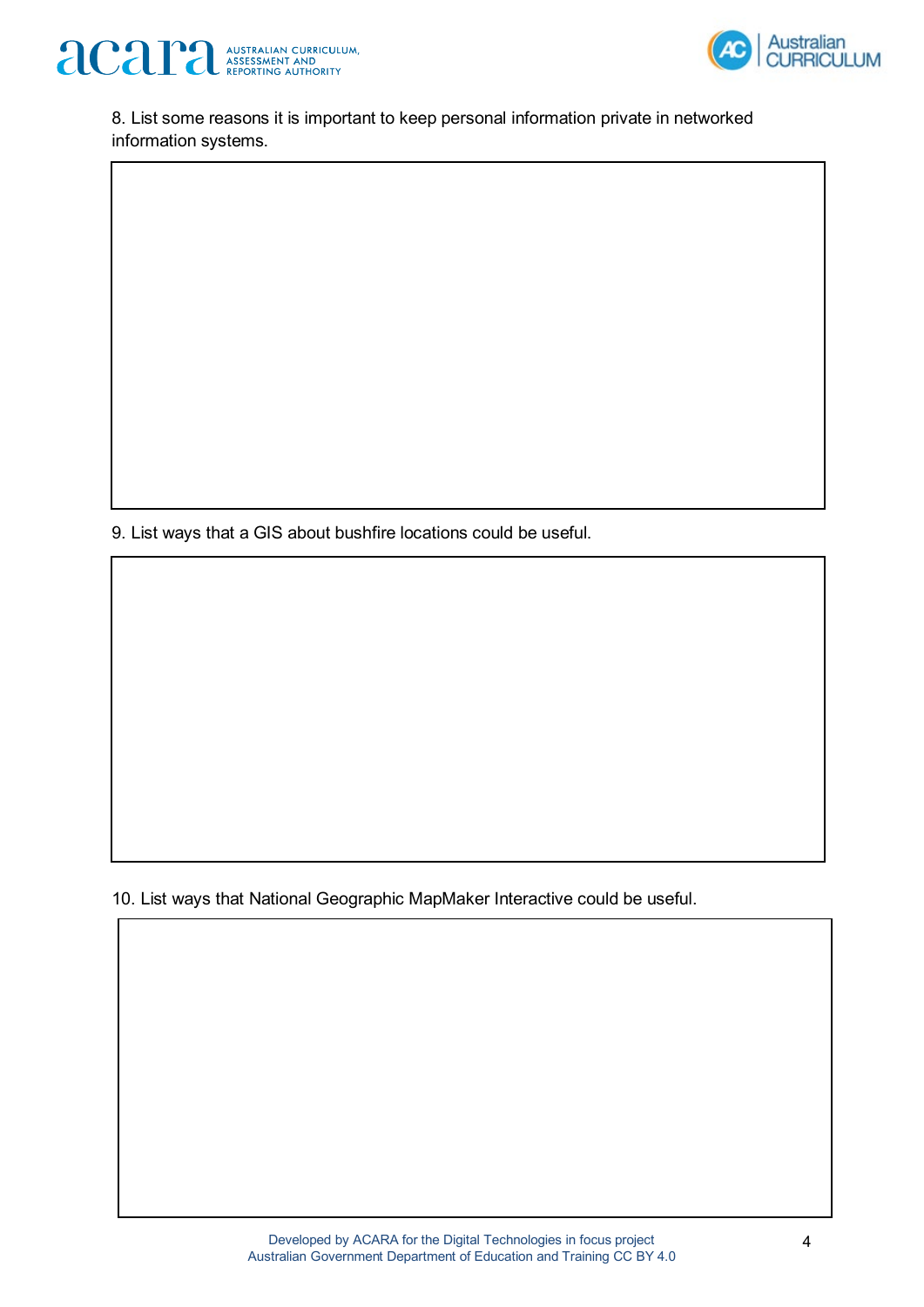



11. Go to Scribble Maps online and type your school address. Take a screen shot and paste it here.

12. Use the polygon tool to draw a polygon around the perimeter of the school. Use the measuring tool to hover over the polygon.

a. Take a screen shot of the measurement pop-up over the polygon and paste it here.

b. What data does it show?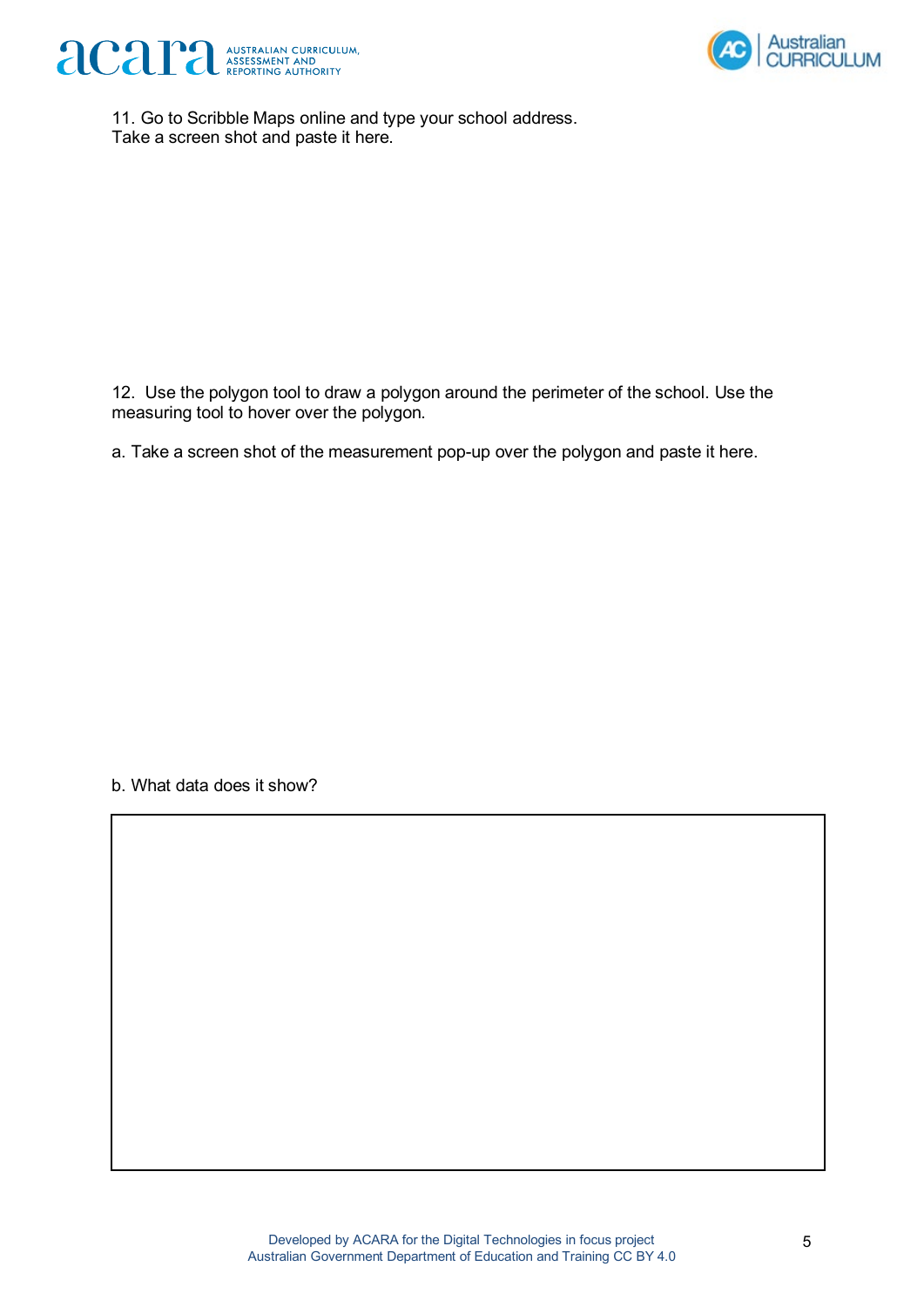



c. How could these data be useful? (What could we learn from them?)

13. Use the polygon tool to draw a series of polygons around the buildings of the school.

a. Take a screen shot and paste it here.

b. Calculate the total area of the buildings.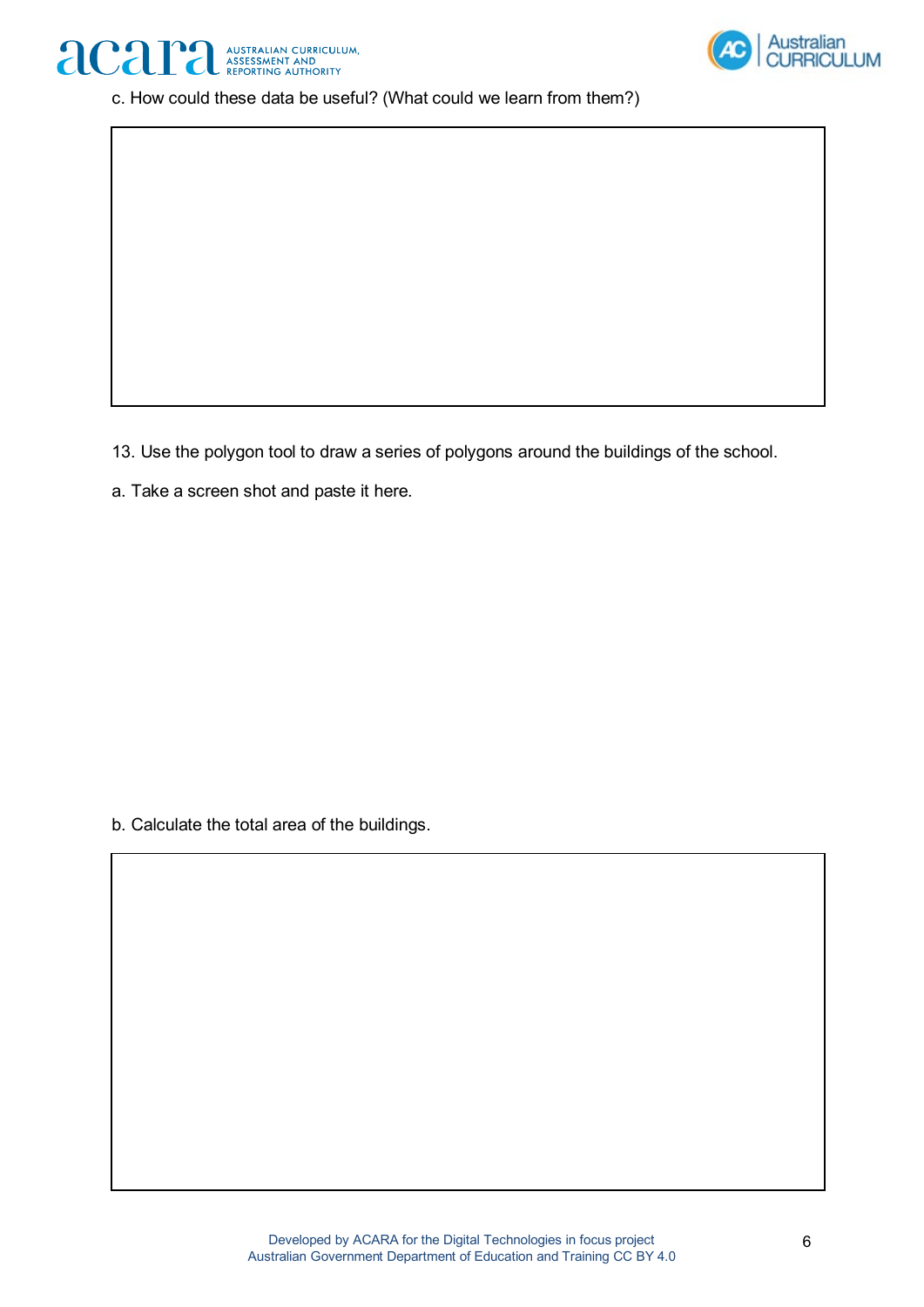



c. Use the polygon tool to draw a series of polygons around the outdoor shade spaces of the school. Take a screen shot and paste it here.

d. Calculate the total area of the outdoor shade spaces.

#### e. What do you notice?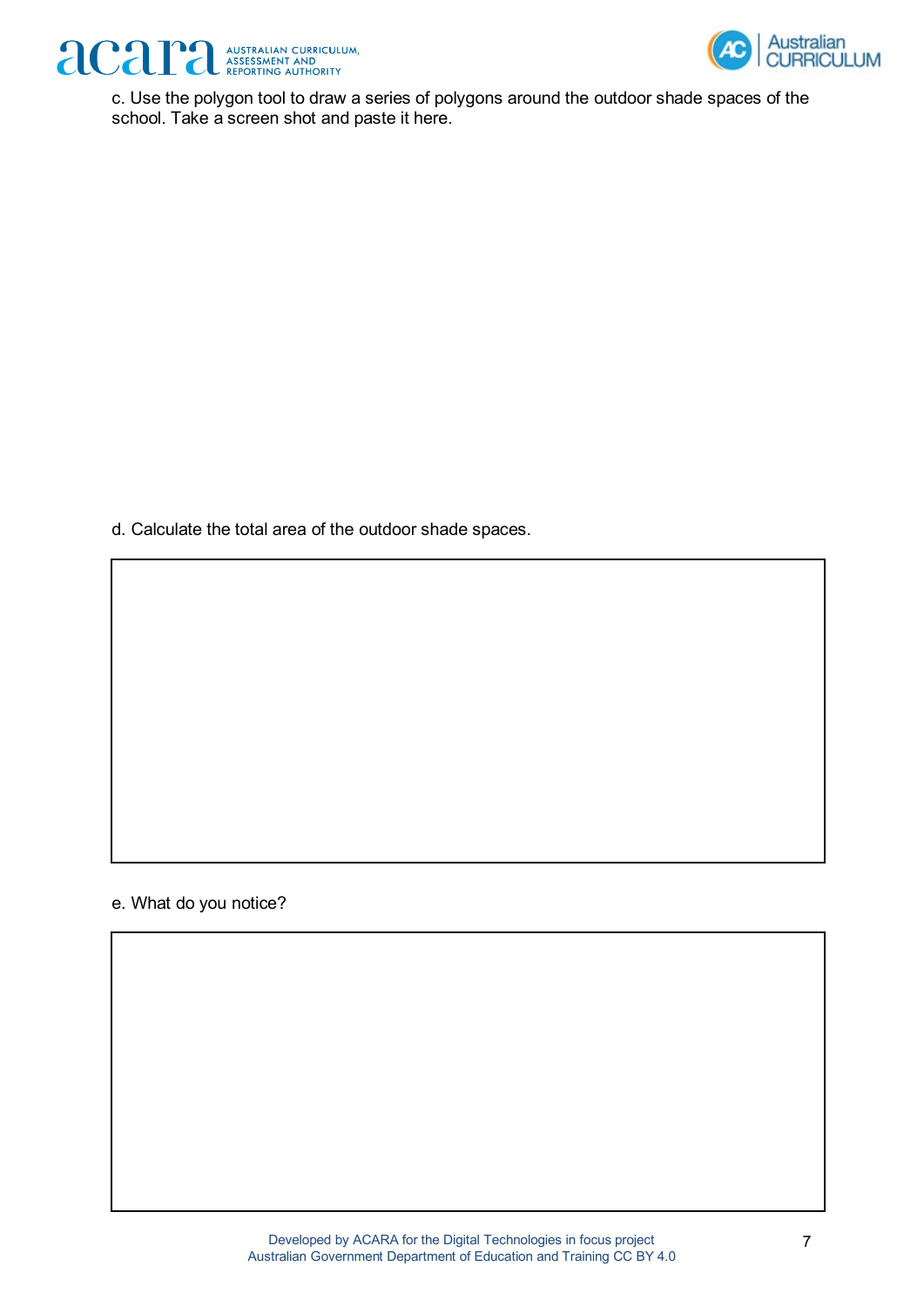



14. List ways that Scribble Maps could help your local community.

15. a. How could we promote healthy physical activity at break time?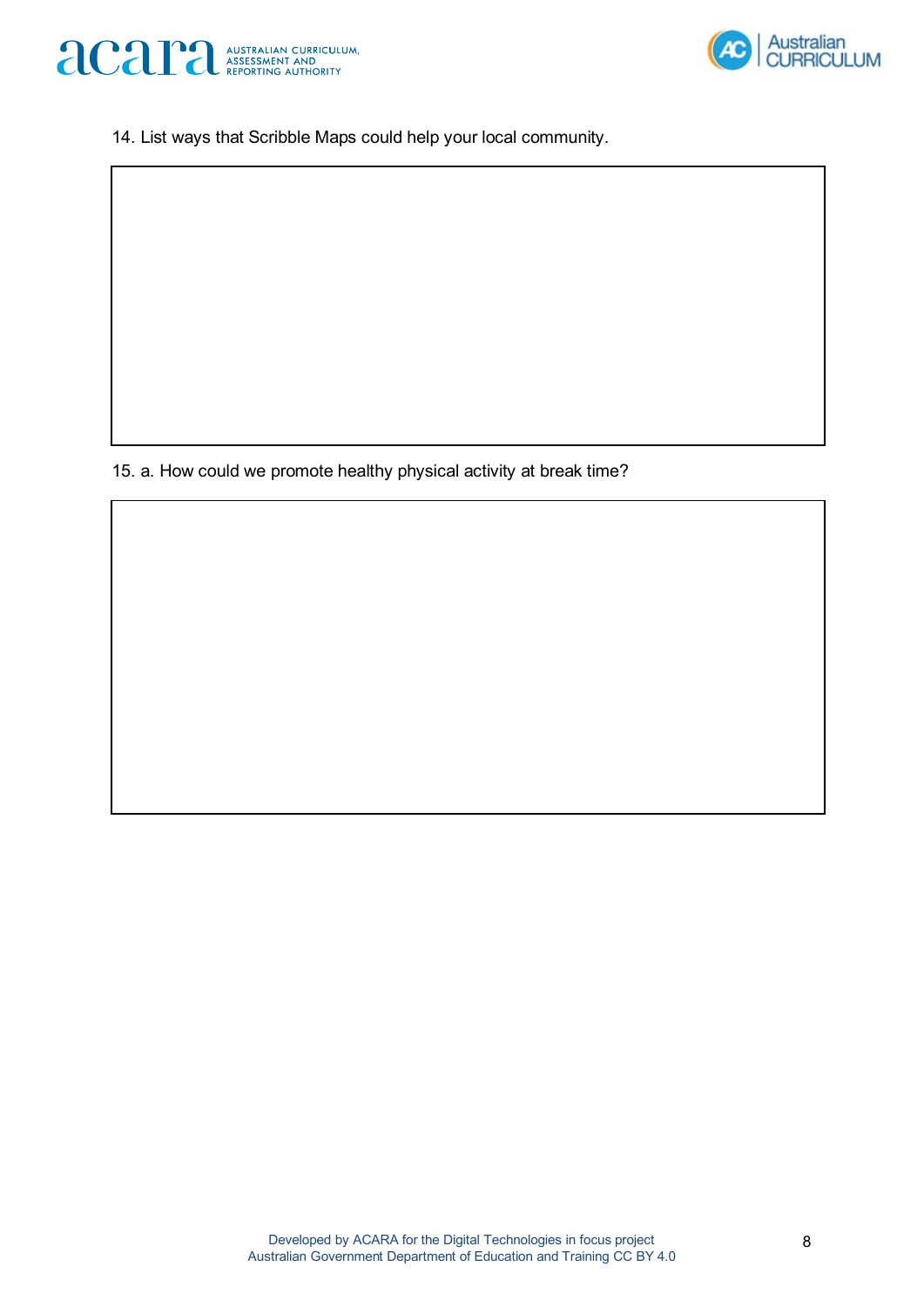



b. How do we ensure we stay sun-safe during our physical activity?

c. How can we make use of a geographic information system to find out how much **usable**  shade for exercise is in our school? (What shady areas can be used for exercise activities?)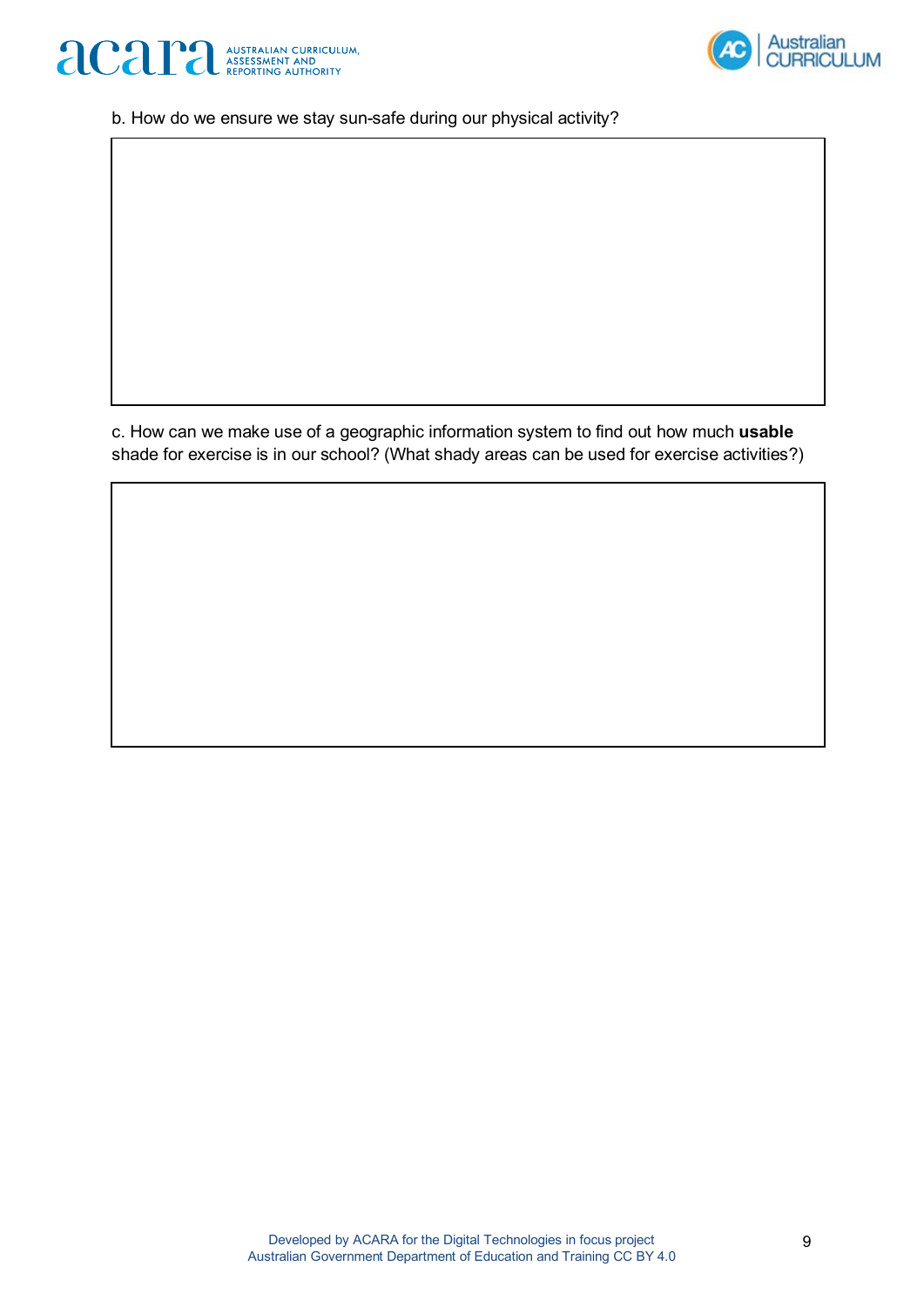



### **Part B (Summative assessment task)**

1. How can an awareness of the shady areas of our school be combined with a digital system to create activities that promote fun and fitness? Brainstorm some ideas and list them here. Be as creative with your ideas as you like.

2. What could be invented to make people want to exercise in shady areas at lunchtimes? Narrow down your ideas to something that is achievable with the resources available to you at your school.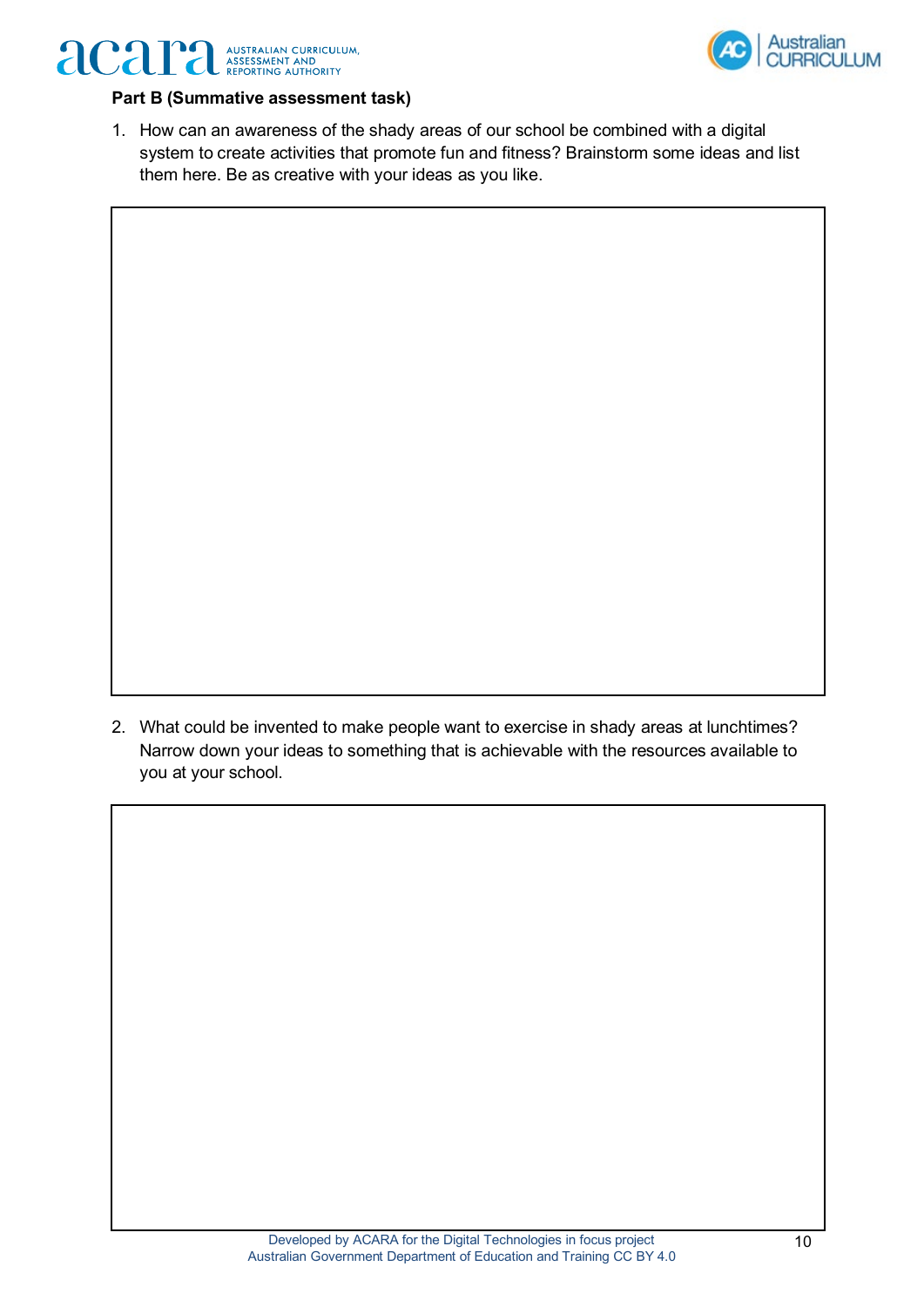



3. With your group, adapt your idea and design one digital system to promote physical activity in the shade at lunchtimes.

Once your group design is complete, submit it to your teacher for approval.

Teacher approval:

## **Portfolio items go here**

As you plan to solve the problem include screen shots, images, diagrams, photos and filenames and locations here.

a. Gather data about which shady spots exist in the school and which ones are the most popular. You could conduct a survey, create a check-in button on an interactive poster with a Makey Makey or a micro:bit, or tally numbers of visitors to a selected shady spot over a day. Record your findings here.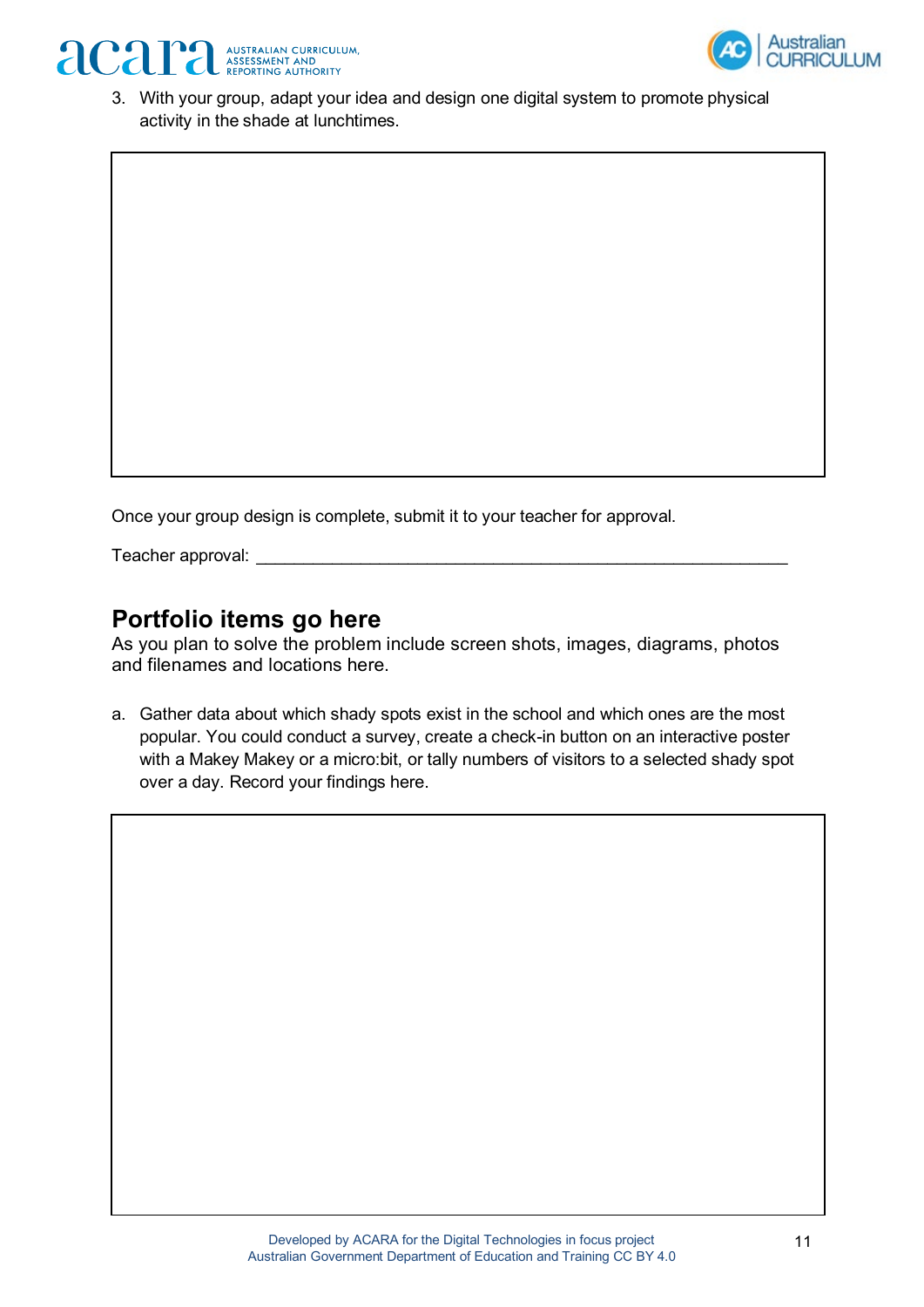



b. Make suggestions about how we could increase the shady areas in our school and where these could be placed.

c. Notes to assist you in creating a portfolio to show what data you have gathered and how you plan to solve the problem. Describe what you will create to encourage others to exercise in the shade. Explain how your design will be sustainable and meet needs.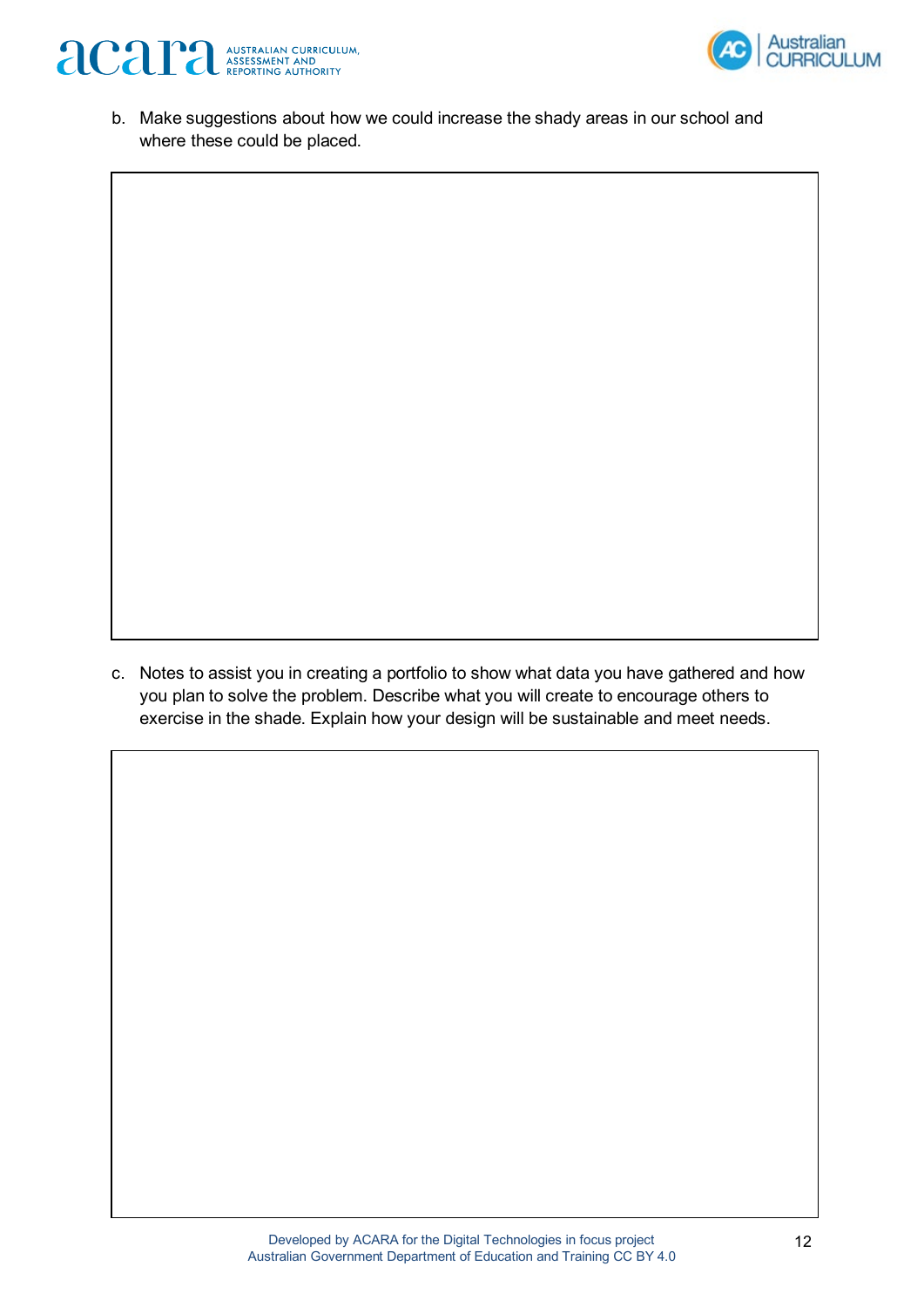



**Marking guide** This rubric shows only Digital Technologies. **Note:** There are opportunities to include HASS, Literacy and Numeracy in the assessment.

| <b>Relevant sections</b><br>of the<br>achievement<br>standard                                                                                                                                                                    | <b>Below standard</b><br><b>Students:</b>                                                                                                                                                                                                                                                                        | <b>At standard</b><br><b>Students:</b>                                                                                                                                                                                                           | Above standard<br><b>Students:</b>                                                                                                                                                                                                                                                                                                                                                                                                                                                                                                                                                                                |
|----------------------------------------------------------------------------------------------------------------------------------------------------------------------------------------------------------------------------------|------------------------------------------------------------------------------------------------------------------------------------------------------------------------------------------------------------------------------------------------------------------------------------------------------------------|--------------------------------------------------------------------------------------------------------------------------------------------------------------------------------------------------------------------------------------------------|-------------------------------------------------------------------------------------------------------------------------------------------------------------------------------------------------------------------------------------------------------------------------------------------------------------------------------------------------------------------------------------------------------------------------------------------------------------------------------------------------------------------------------------------------------------------------------------------------------------------|
| <b>Digital systems</b><br>Students explain<br>the fundamentals<br>of digital system<br>components<br>(hardware,<br>software and<br>networks) and how<br>digital systems are<br>connected to form<br>networks.                    | recognise that<br>geographic<br>information<br>systems (GIS)<br>are online maps<br>but will not<br>understand that<br>they can be<br>used to locate<br>useful<br>information<br>recognise the<br>$\bullet$<br>term GPS but<br>not understand<br>how the<br>components<br>communicate<br>and pinpoint<br>location | explain the<br>$\bullet$<br>fundamentals of<br>how geographic<br>information<br>systems (GIS)<br>work to help us<br>locate<br>information on a<br>map<br>explain the<br>fundamentals of<br>how GPS works                                         | explain how geographic<br>$\bullet$<br>information systems<br>(GIS) work to help us<br>locate information on a<br>map giving examples of<br>the ways GIS can do<br>things that paper maps<br>cannot do, for example<br>have overlays of bicycle<br>pathways or show how<br>geographic environments<br>have changed over time.<br>explain how GPS works<br>$\bullet$<br>and how satellites interact<br>with digital systems to<br>form interconnected<br>global networks                                                                                                                                           |
| <b>Collecting and</b><br>managing data<br><b>Students manage</b><br>the creation and<br>communication of<br>ideas and<br>information in<br>collaborative<br>digital projects<br>using validated<br>data and agreed<br>protocols. | interact with GIS<br>$\bullet$<br>to explore their<br>satellite image of<br>the school<br>interact with<br>$\bullet$<br>members of their<br>group with<br>limited<br>understanding of<br>why they are<br>gathering data                                                                                          | collect and<br>$\bullet$<br>analyse data<br>from GIS to<br>determine the<br>level of shade in<br>their school.<br>gather data on<br>$\bullet$<br>the popularity of<br>shaded areas in<br>the school and<br>discuss the data<br>with their group. | collect and analyse data<br>$\bullet$<br>from GIS to determine the<br>level of shade in their<br>school and use this data<br>to inform planning and<br>development of a digital<br>systems that promote<br>physical activity in the<br>shade.<br>gather data on the<br>$\bullet$<br>popularity of shaded<br>areas to determine<br>usable shaded areas and<br>to inform their design<br>choices for creating<br>digital systems that<br>promote safe physical<br>activity in confined<br>spaces.<br>make recommendations<br>$\bullet$<br>about ways to improve<br>shaded areas in the<br>school based on the data. |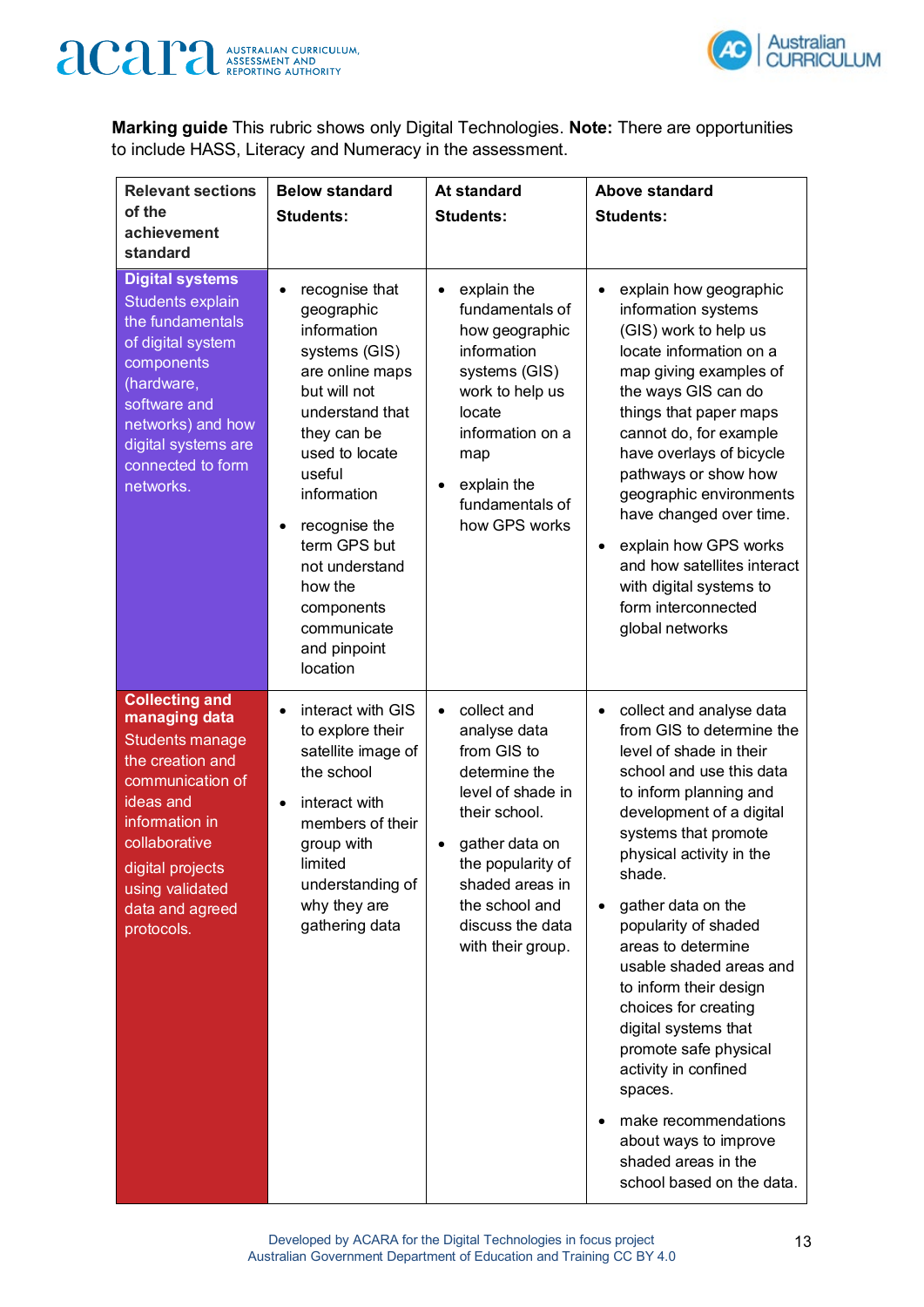# **ACAPA** AUSTRALIAN CURRICULUM,



| <b>Specification</b><br>(Defining)<br><b>Students define</b><br>problems in terms<br>of data and<br>functional<br>requirements              | explore GIS.<br>$\bullet$<br>miss important<br>connections<br>between data<br>and end users<br>so are unable to<br>formulate the<br>problem in a<br>way that would<br>enable a digital<br>solution to be<br>designed. | collect and<br>$\bullet$<br>analyse data<br>from GIS to<br>determine the<br>level of shade in<br>their school<br>define the<br>$\bullet$<br>problem of lack<br>of shaded<br>spaces for sun-<br>safe exercise in<br>the school<br>determine<br>$\bullet$<br>criteria for<br>success of<br>addressing the<br>problem | make links between the<br>$\bullet$<br>data and the usable<br>shade in the school and<br>use the data to<br>thoughtfully inform<br>decisions around<br>designing solutions to<br>promote sun-safe<br>physical activity.<br>take into account data<br>$\bullet$<br>and functional<br>requirements when<br>determining their success<br>criteria using<br>decomposition and<br>pattern recognition and<br>consider the needs of the<br>end user.                                                                           |
|---------------------------------------------------------------------------------------------------------------------------------------------|-----------------------------------------------------------------------------------------------------------------------------------------------------------------------------------------------------------------------|--------------------------------------------------------------------------------------------------------------------------------------------------------------------------------------------------------------------------------------------------------------------------------------------------------------------|--------------------------------------------------------------------------------------------------------------------------------------------------------------------------------------------------------------------------------------------------------------------------------------------------------------------------------------------------------------------------------------------------------------------------------------------------------------------------------------------------------------------------|
| <b>Algorithms</b><br>(Designing)<br>They incorporate<br>decision-making,<br>repetition and user<br>interface design<br>into their designs   | design simple<br>$\bullet$<br>digital solutions<br>without<br>considering<br>repetition in their<br>algorithms.<br>do not show<br>$\bullet$<br>evidence of<br>consideration of<br>user needs in<br>their designs.     | design digital<br>$\bullet$<br>systems that<br>incorporate<br>decision-making<br>and repetition to<br>promote physical<br>activity<br>explain how their<br>$\bullet$<br>design will meet<br>the needs of the<br>users (school<br>community).                                                                       | design digital systems<br>$\bullet$<br>that incorporate efficient<br>programming constructs<br>including decision-<br>making, repetition and<br>functions to promote<br>physical activity.<br>take into account user<br>$\bullet$<br>needs which they<br>incorporate into user<br>interface designs<br>explain how their design<br>will meet the needs of the<br>school community and<br>make further<br>recommendations for<br>improvement of general<br>wellbeing through design<br>of new shade<br>structures/spaces. |
| <b>Implementing</b><br>(coding)<br>(optional)<br><b>Students</b><br>implement their<br>digital solutions,<br>including a visual<br>program. | may attempt to<br>build and or<br>program their<br>solution.                                                                                                                                                          | iteratively build<br>$\bullet$<br>and visually<br>program their<br>digital solutions.                                                                                                                                                                                                                              | iteratively build and<br>$\bullet$<br>visually program their<br>digital solutions and<br>amend their designs in<br>response to user<br>feedback.                                                                                                                                                                                                                                                                                                                                                                         |